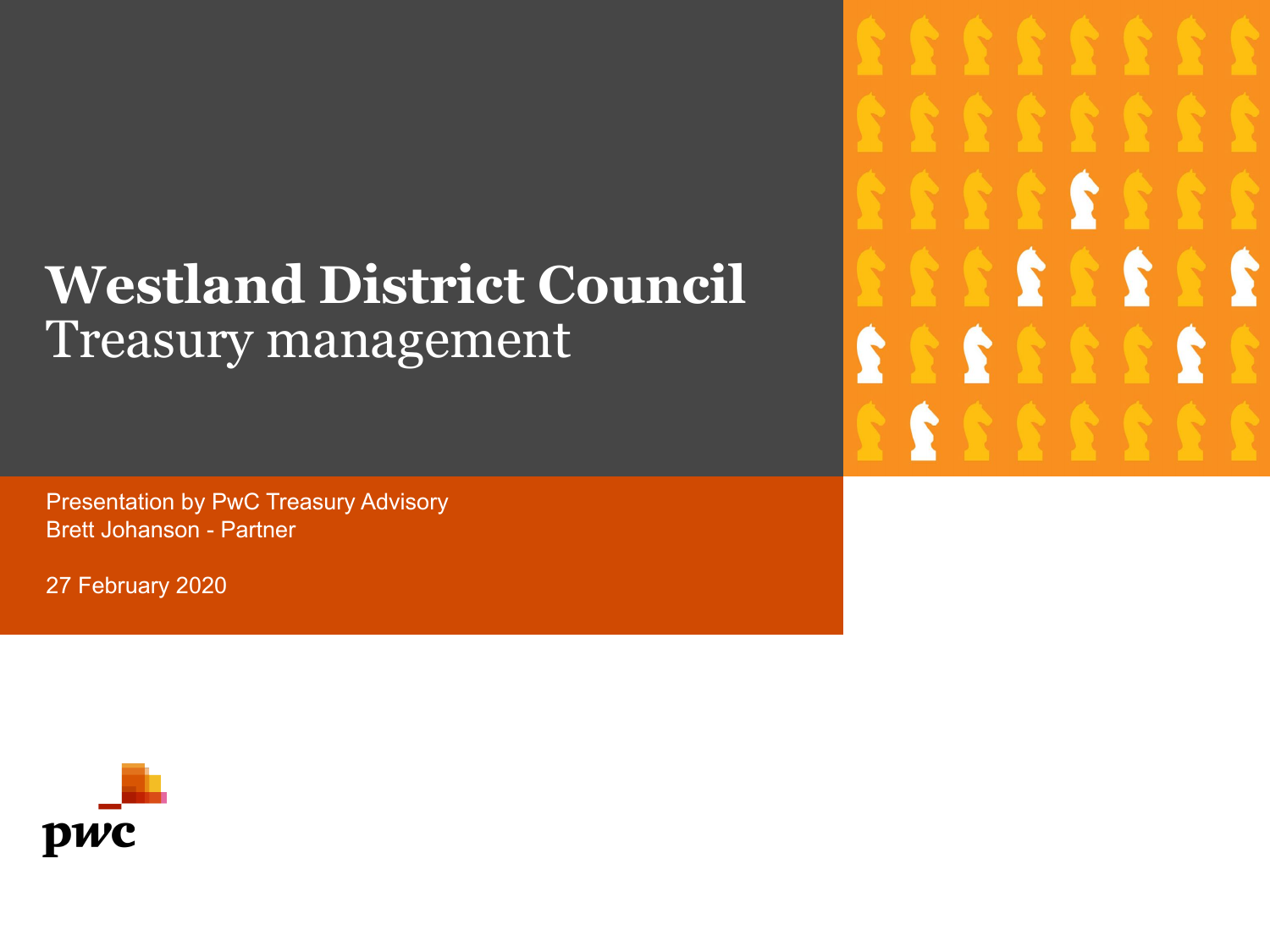# Introduction





Introduction

#### Thank you for the opportunity to present

- Independent and impartial treasury adviser to Council.
- We've been providing independent and tailored treasury advice to the sector since 1997.
- We are presently retained by 35 council clients and advise on over \$15 billion of local government debt.
- We have been advising council since 2013.



Structure of presentation

#### This presentation sets out:

- Governance and treasury management policy.
- Financial market update.
- Council's funding and interest rate management strategy.
- LGFA and local government sector trends.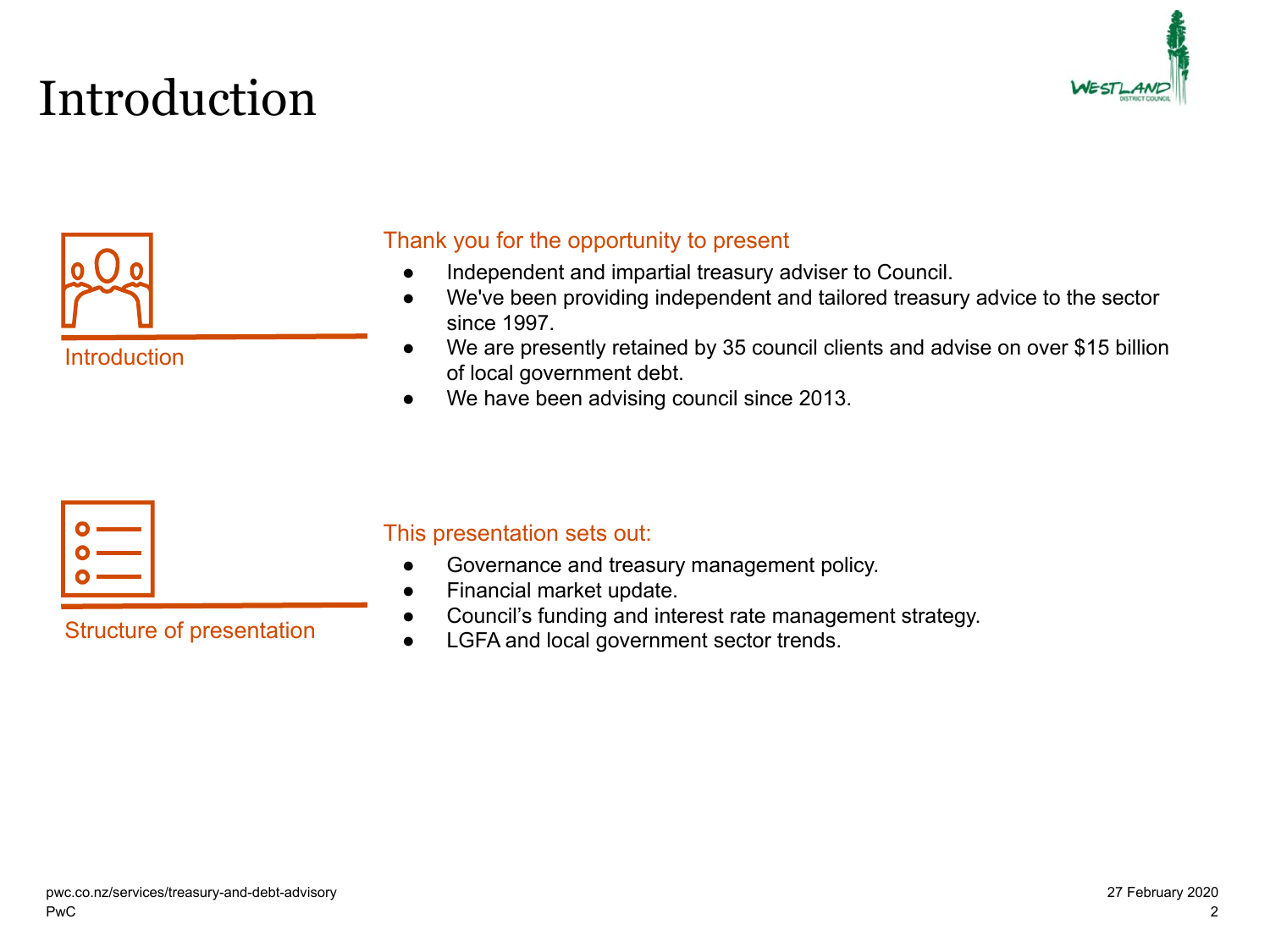

# Treasury management at<br>Westland District Council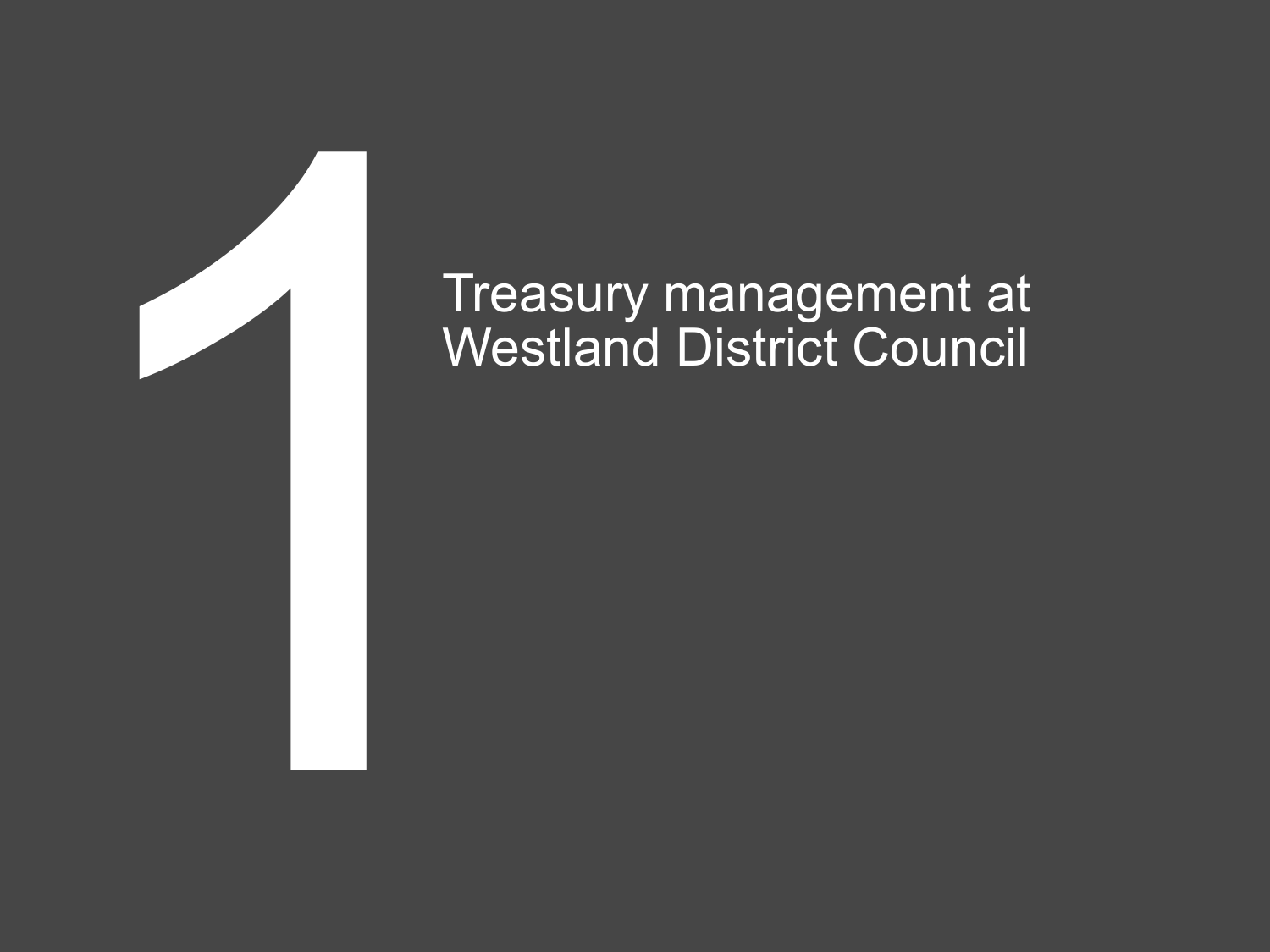# PwC treasury advisory services



**The purpose of PwC's role is to provide independent treasury advice to Council and enhance Council's ongoing decision-making in its treasury management activities.**

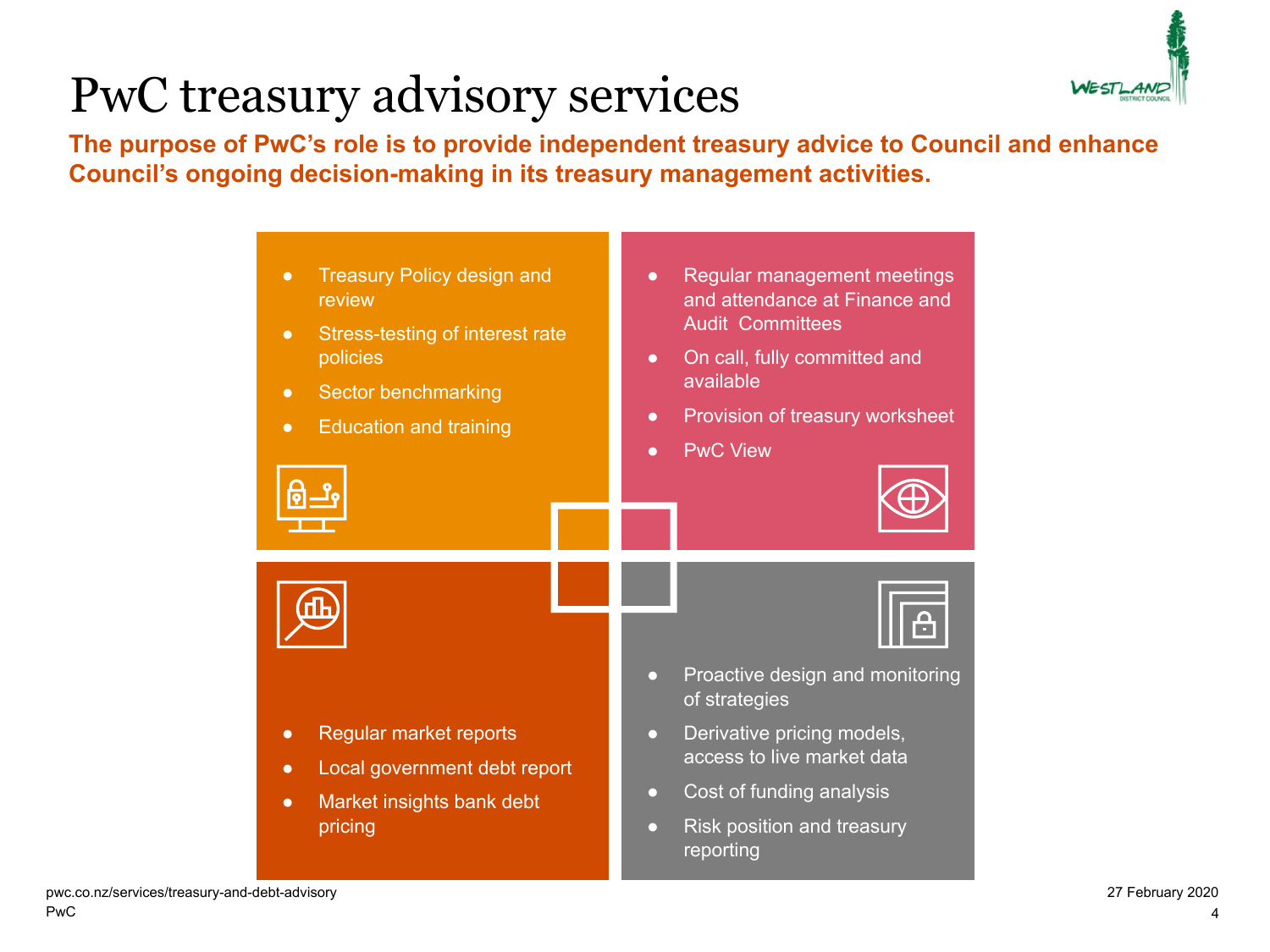## Statutory framework



Context is that Council is a prudent financial manager

#### Paragraph 14 – Principles relating to local authorities

"*A local authority should ensure prudent stewardship and the efficient and effective use of its resources in the interests of its district or region, including by planning effectively for the future management of its assets"*

#### Paragraph 101 – Financial management

*"A local authority must manage its revenues, expenses, assets, liabilities, investments, and general financial dealings prudently and in a manner that promotes the current and future interests of the community"*

Exercise care, diligence and skill in treasury decisions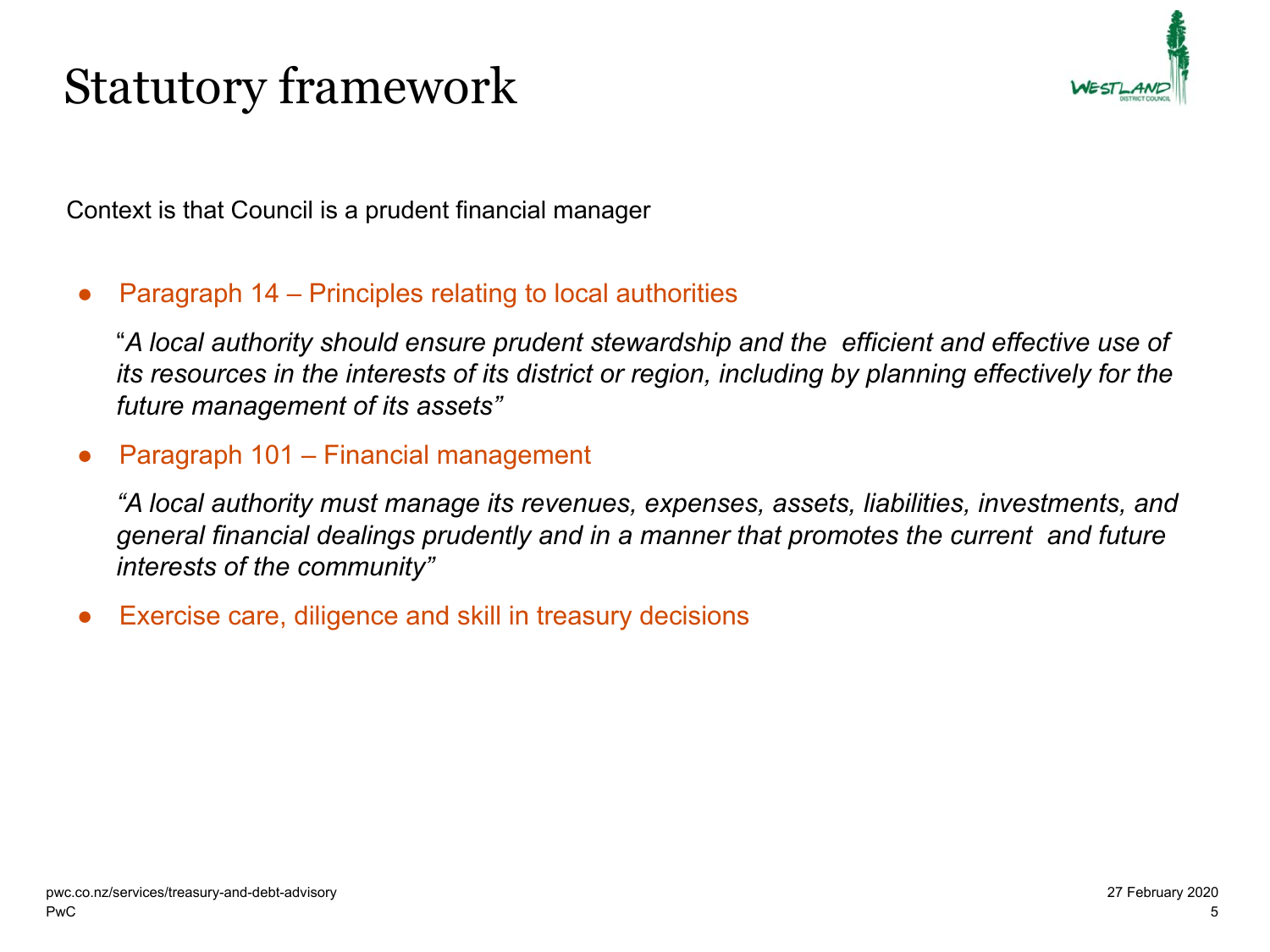

## Treasury objectives

Council is a prudent financial manager and is governed by the Local Government Act and Local Government Funding Agency (LGFA) borrowing limits.

Council must ensure there is access to liquidity as required and can raise long term new and refinanced debt to fund intergenerational assets at acceptable pricing and terms.

Council has a responsibility to prudently invest excess cash or cash reserves in short term deposits.

Minimise the impact on plans from adverse borrowing cost movements through proactive interest rate management.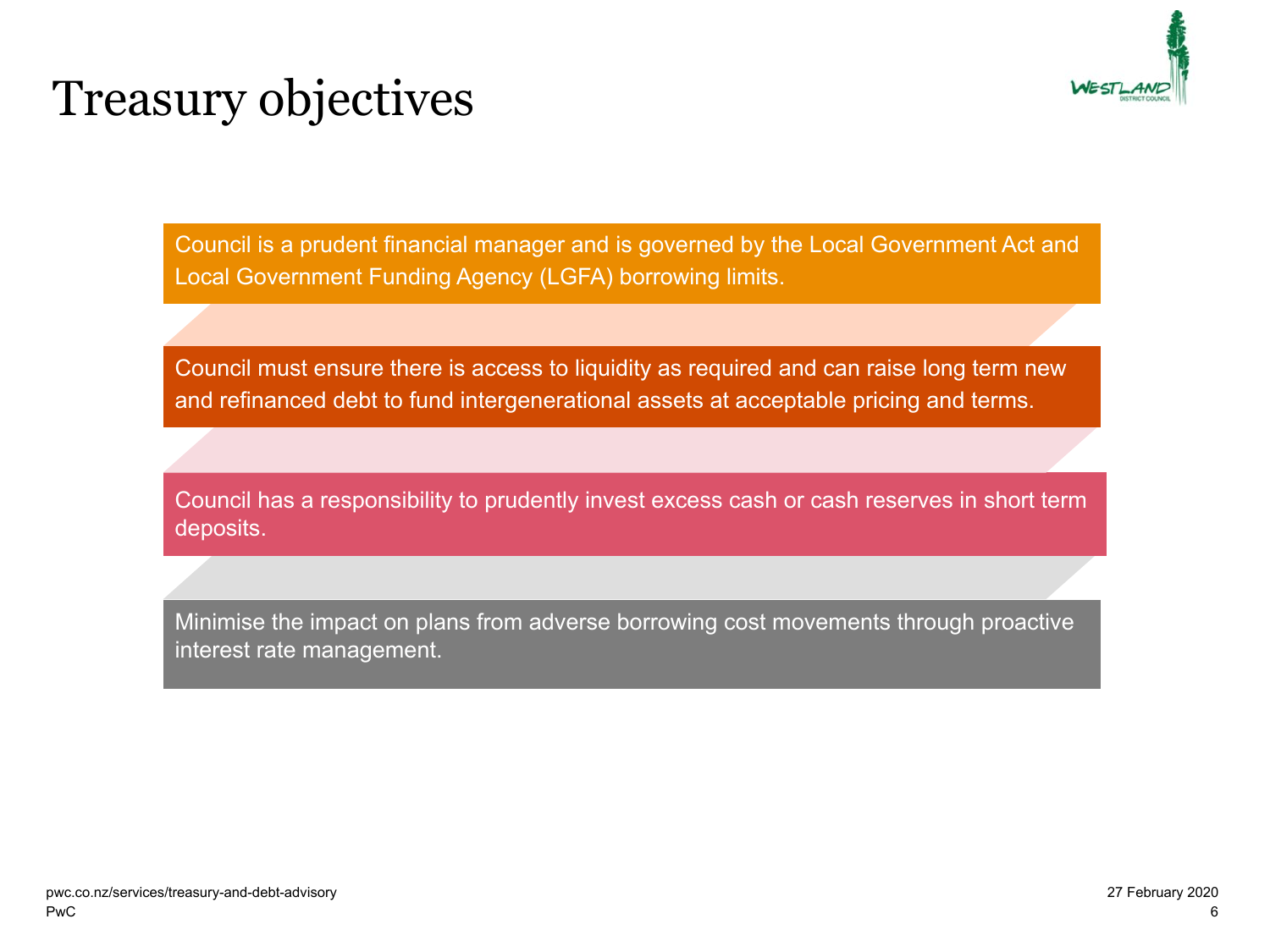# Liability Management and Investment Policies

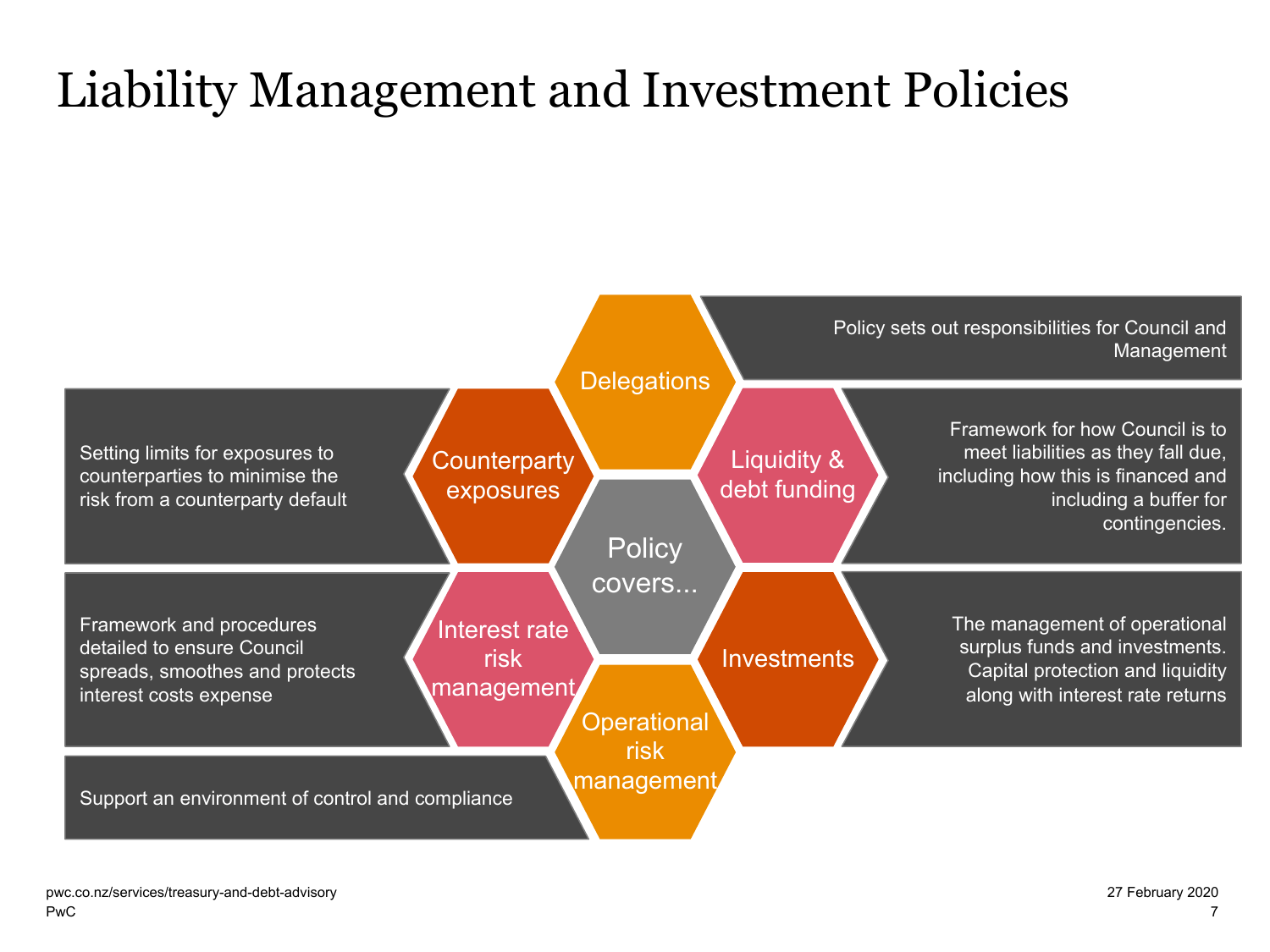

#### Proposed Liability Management and Investment Policy changes

Funding risk control limits - adjustment to the framework to allow for enhanced flexibility and less restrictive time bands. Suggested prefunding time period extend to 18 months.

Interest rate risk management control limits. Revised policy approach provides more discretion and flexibility. Focuses on long term debt forecasts and limits forecast uncertainty.

Enhanced policy framework for lending to Council Controlled Organisations and Council Controlled Trading Organisations. This is in response to LGFA lending policy changes.

Approved financial instruments - committed stand-by facilities available from the LGFA.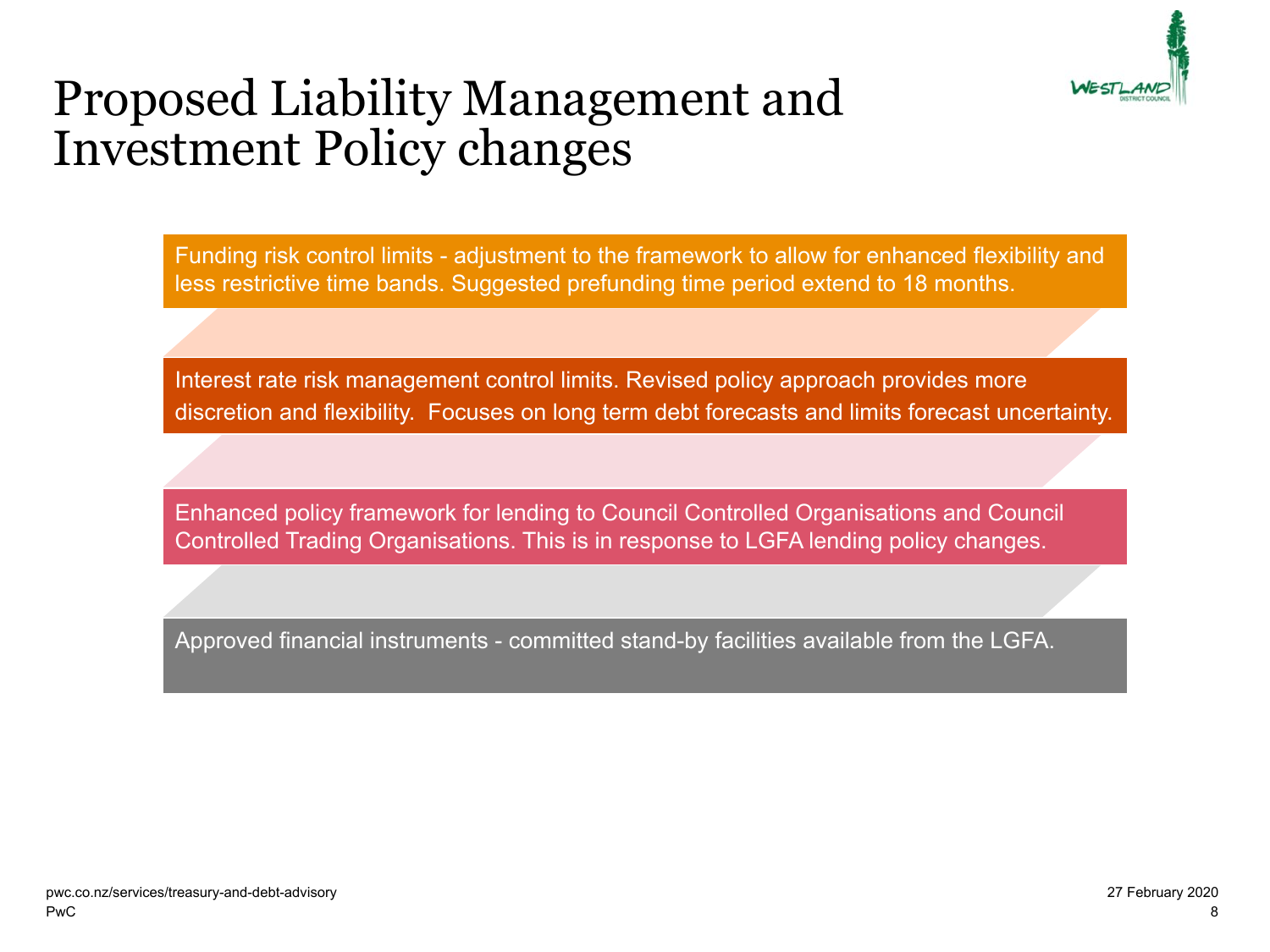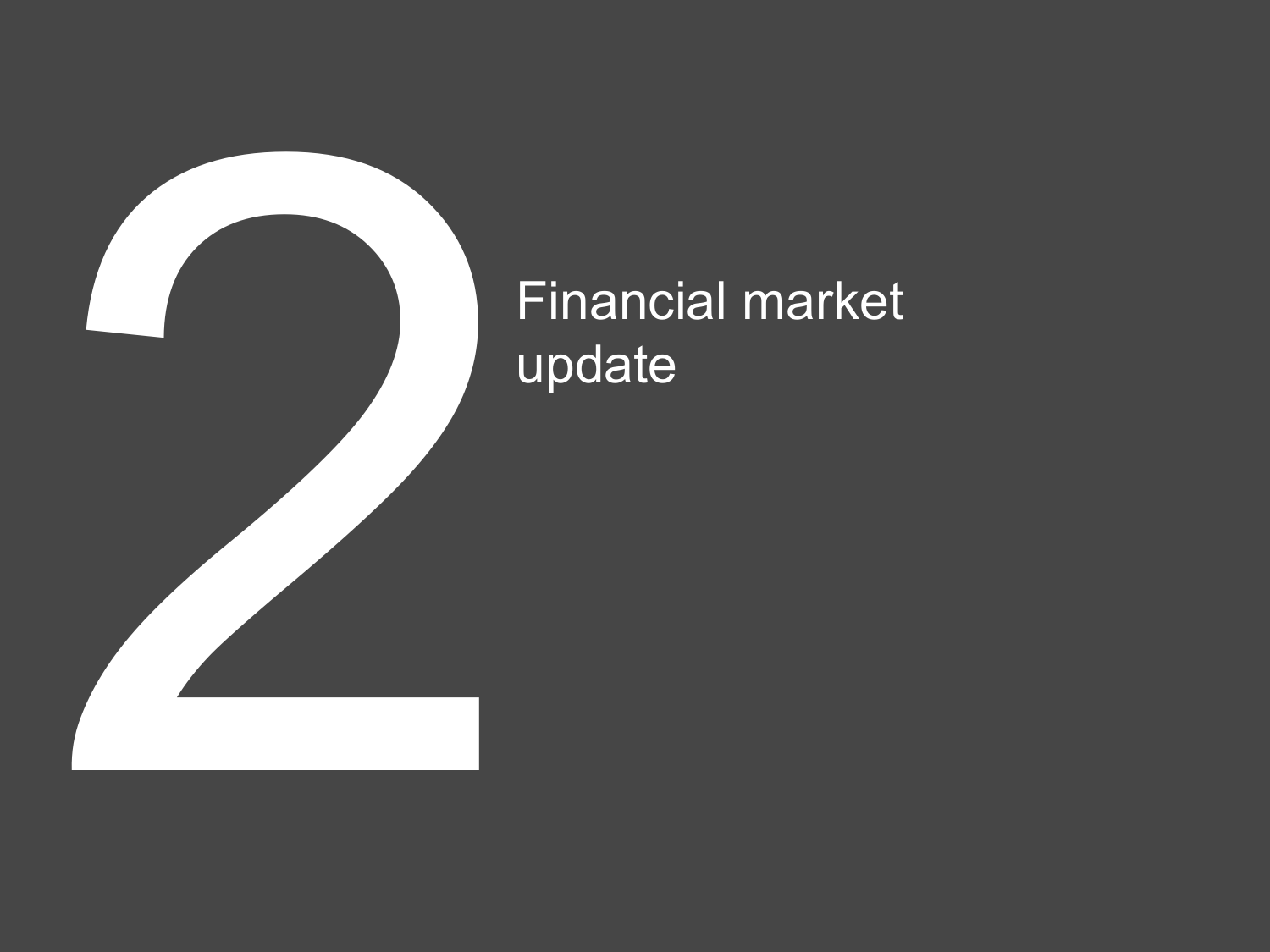## Business Confidence





Business confidence remains negative but improved...but Covid-19 impact not yet reflected in survey.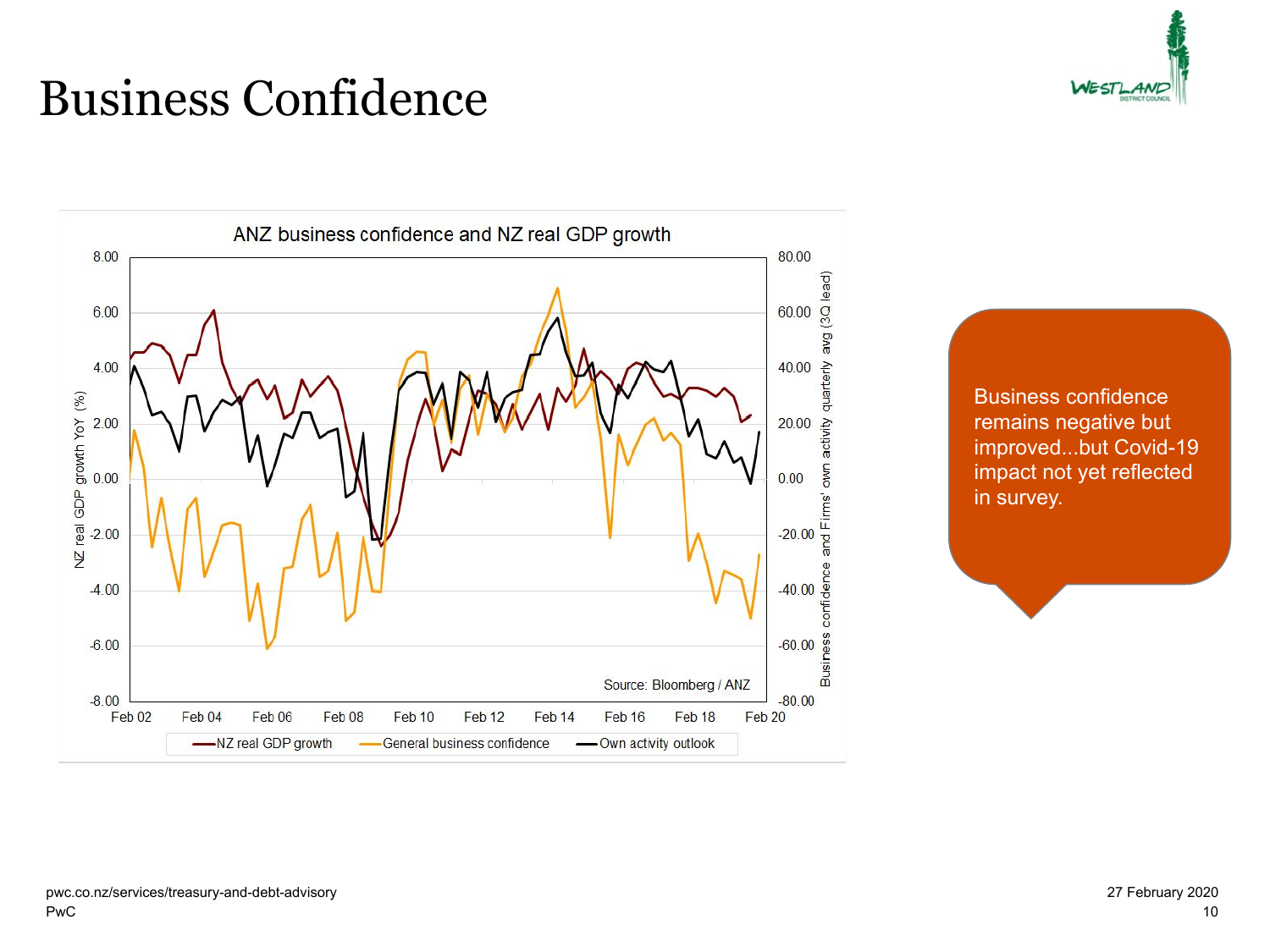#### Interest rate trends - New Zealand





Interest rates trended lower as global growth and inflation low. Risk aversion with US trade talks and now Covid-19 uncertainties.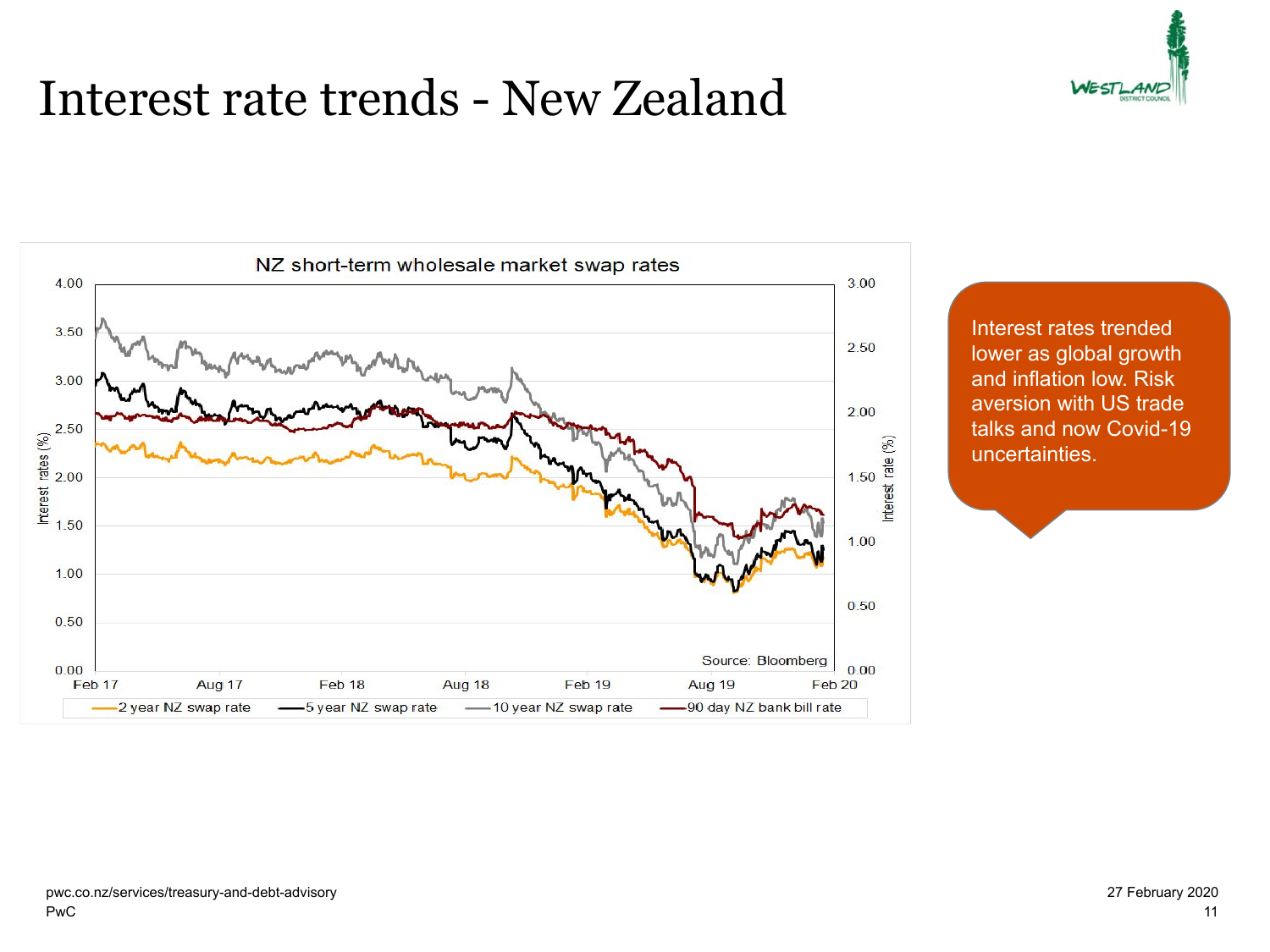## New Zealand wholesale swap curve





RBNZ expect growth to improve in 2H2020. Slowing global growth a headwind. Low rates to support inflation and employment near target.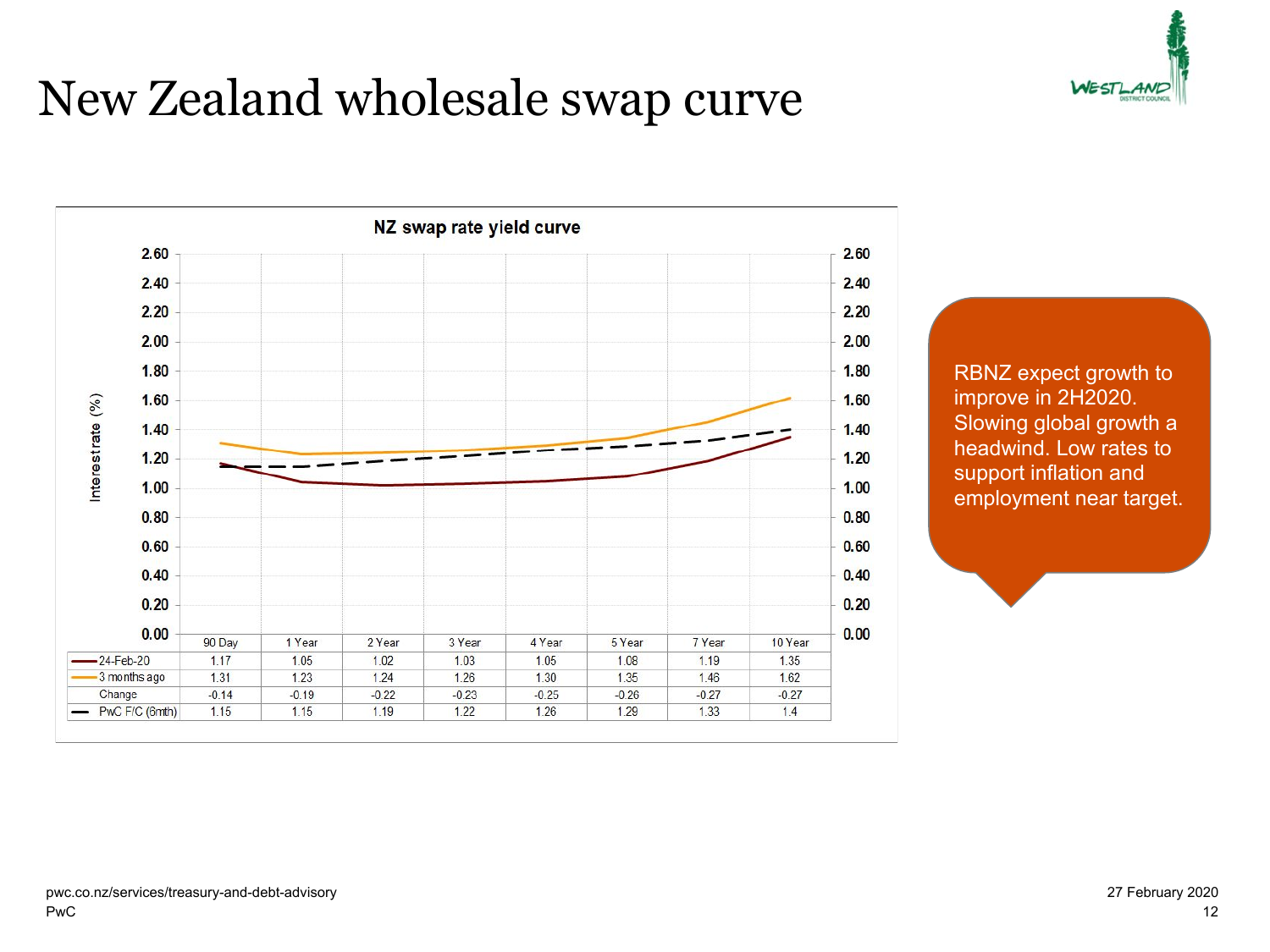

# Impact of COVID-19 virus remains uncertain

- The NZ economy growth outlook improving (monetary stimulus, improving housing market, fiscal stimulus, but potential impacts of the COVID-19 outbreak means cautious outlook
- Immediate impacts on New Zealand:
	- a decline in tourist arrivals
	- foreign students impacting the education sector
	- difficulty delivering exports to China ports, causing bottleneck
	- supply chain disruptions both importing and exporting
	- potential shortages of consumer goods imported from China should the disruptions persist.
- The RBNZ assume the overall economic impact first half of 2020. GDP growth is 0.3 percentage points lower than otherwise in the March 2020 quarter
- Duration and severity of impacts still uncertain. Risk is that the RBNZ may need to cut interest rates.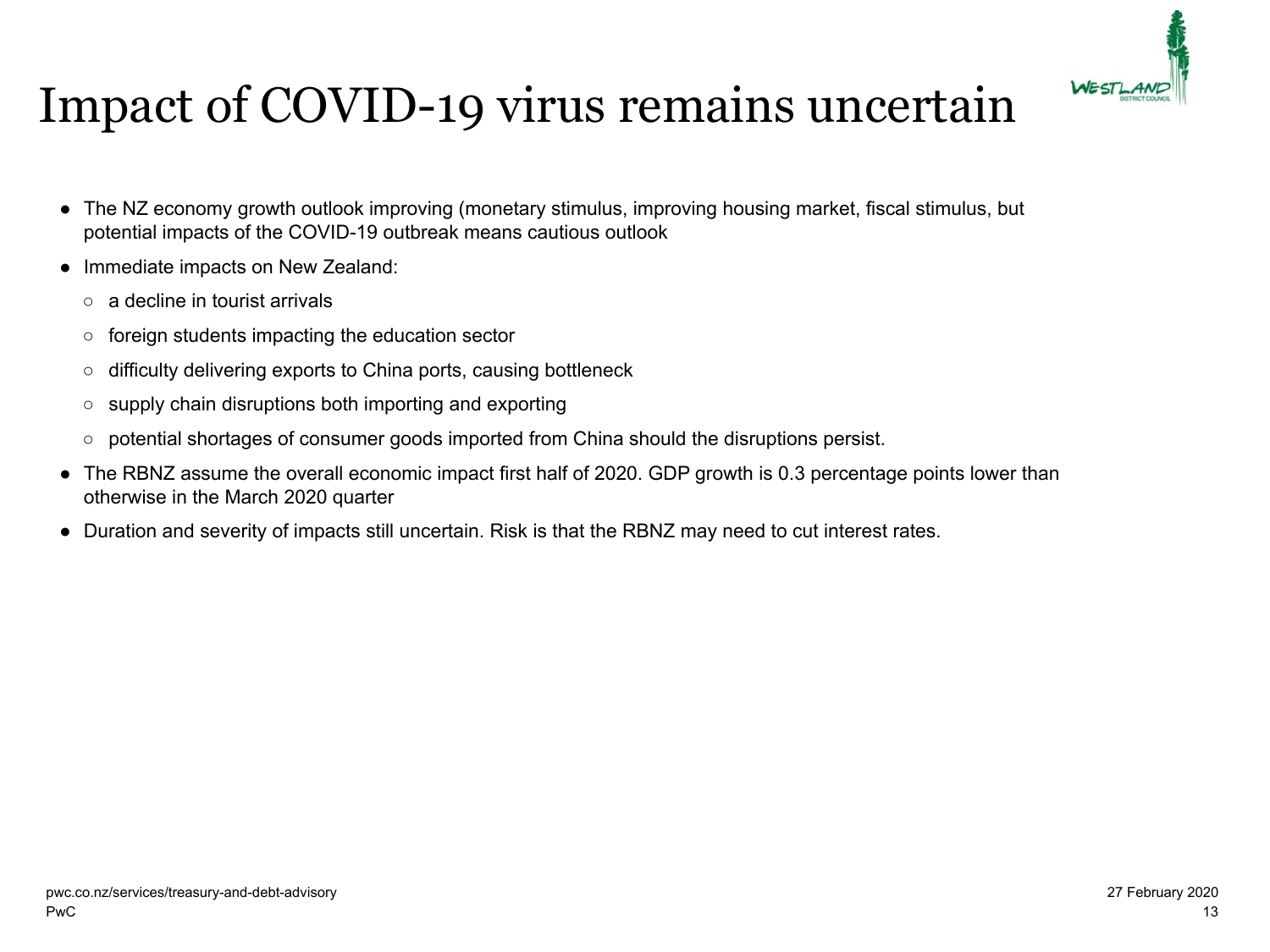

# Debt and interest rate strategy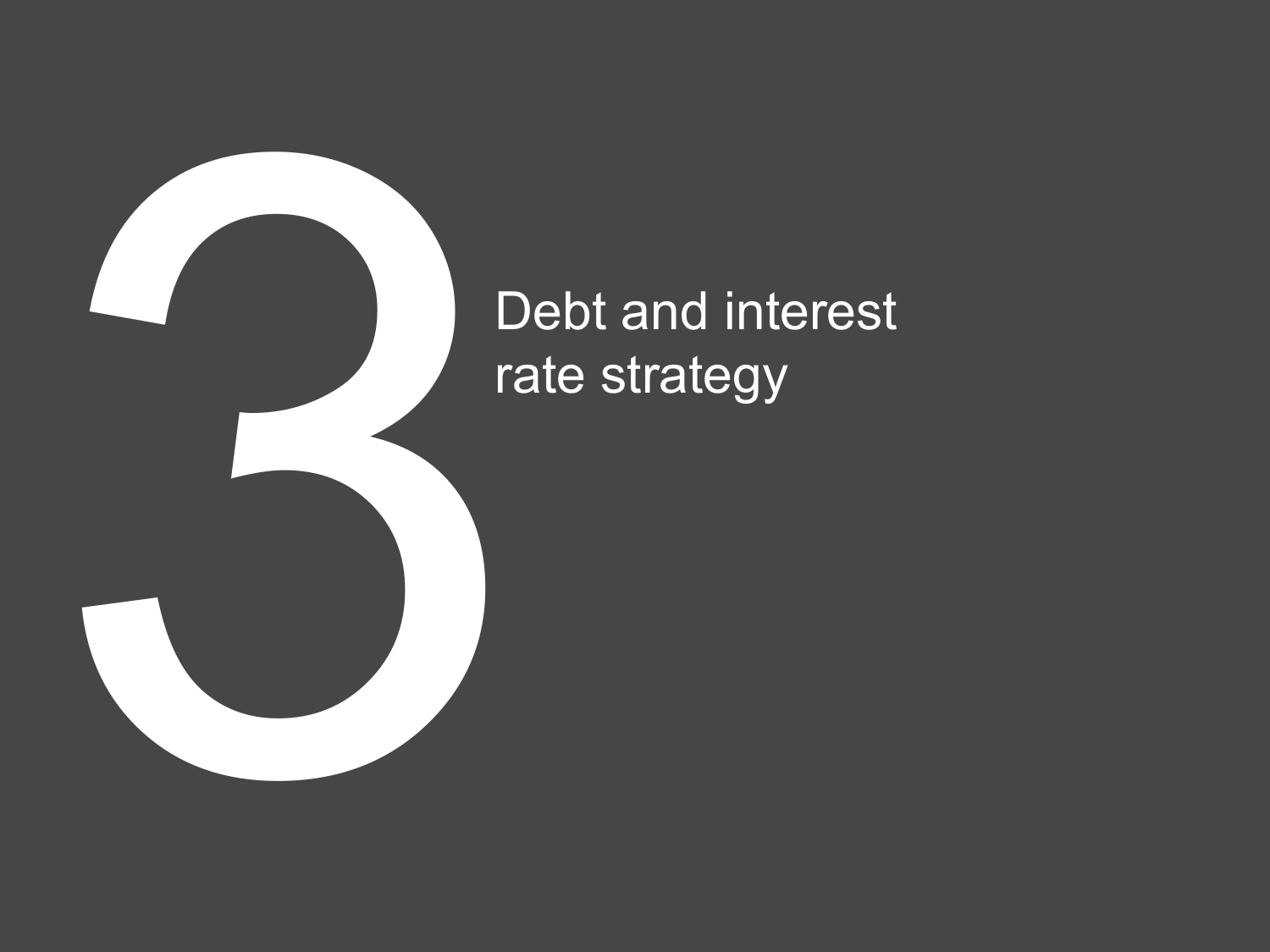# Funding and liquidity position



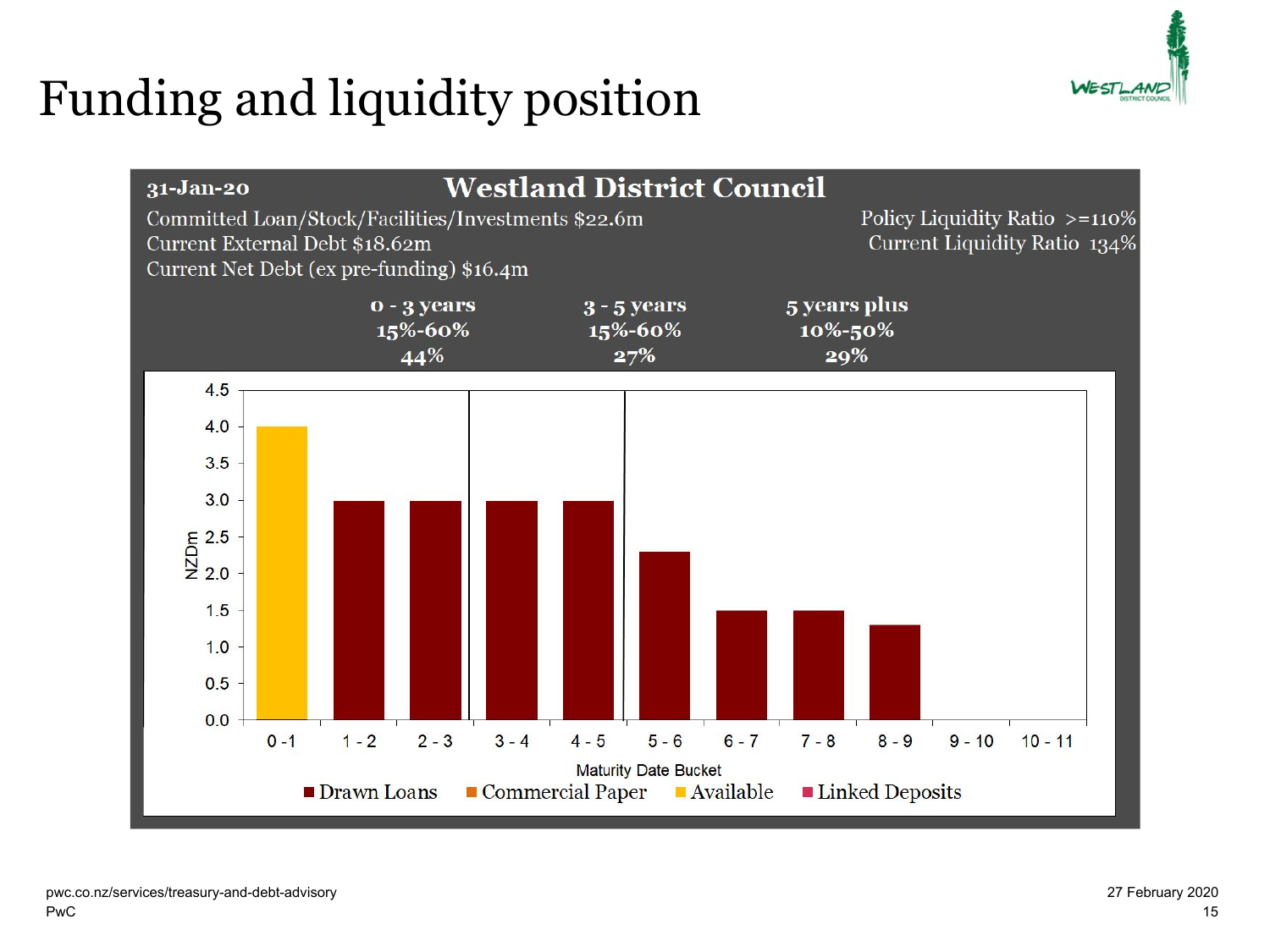

## Interest rate risk position

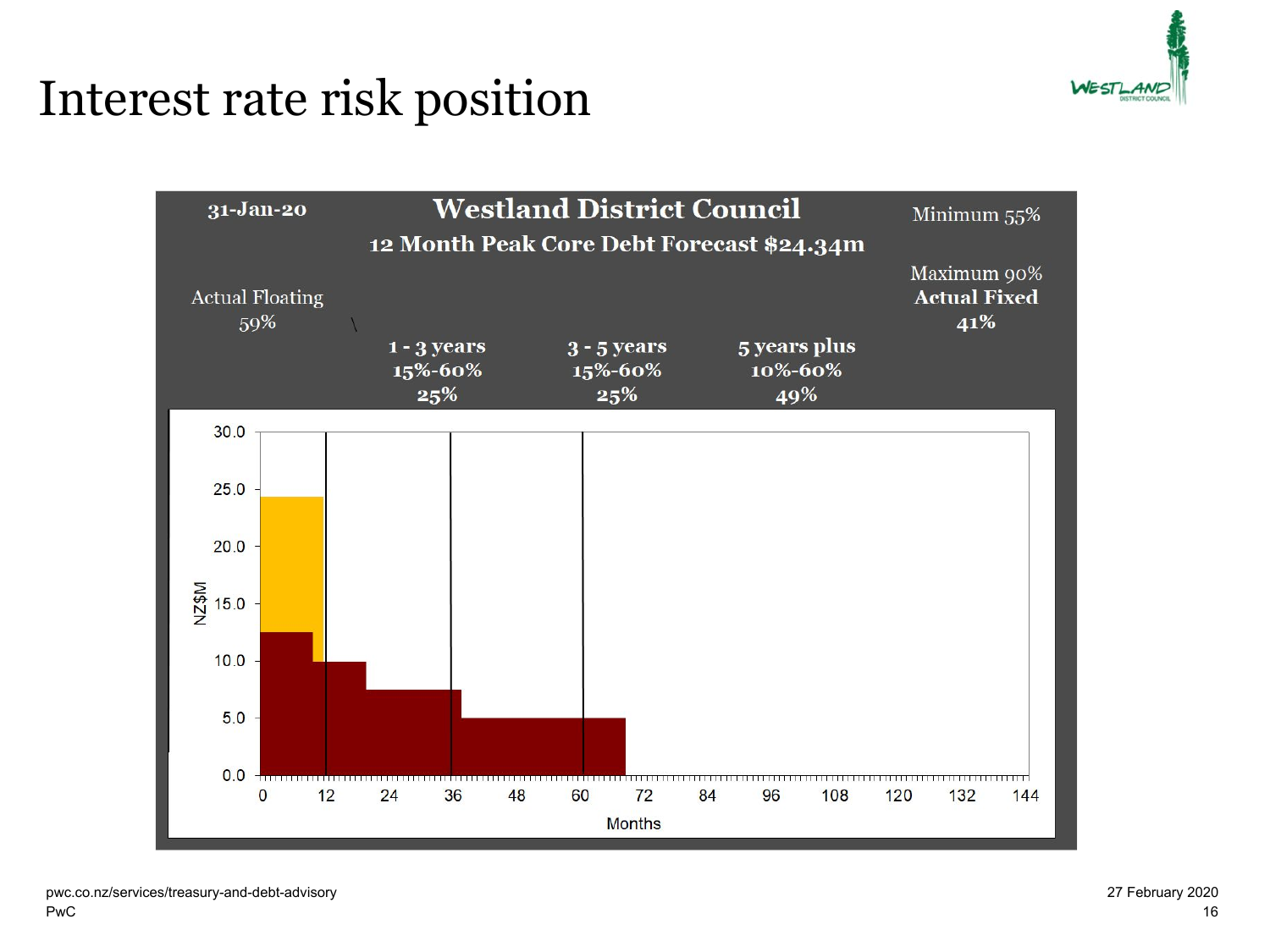

# Liquidity, debt and interest rate strategies

**Liquidity** - Roll over Westpac facility, now maturing within six months.

**Funding strategy for discussion** - No pre-funding activity required at present. Funding strategy will centre around need for new funding, ensuring a spread of maturities.

**Interest rate strategy** - Temporary policy non-compliance approved by Council. Any strategy would be consistent with both the existing and new policies. Recommending either fixed rate borrowing and/or interest rate swaps.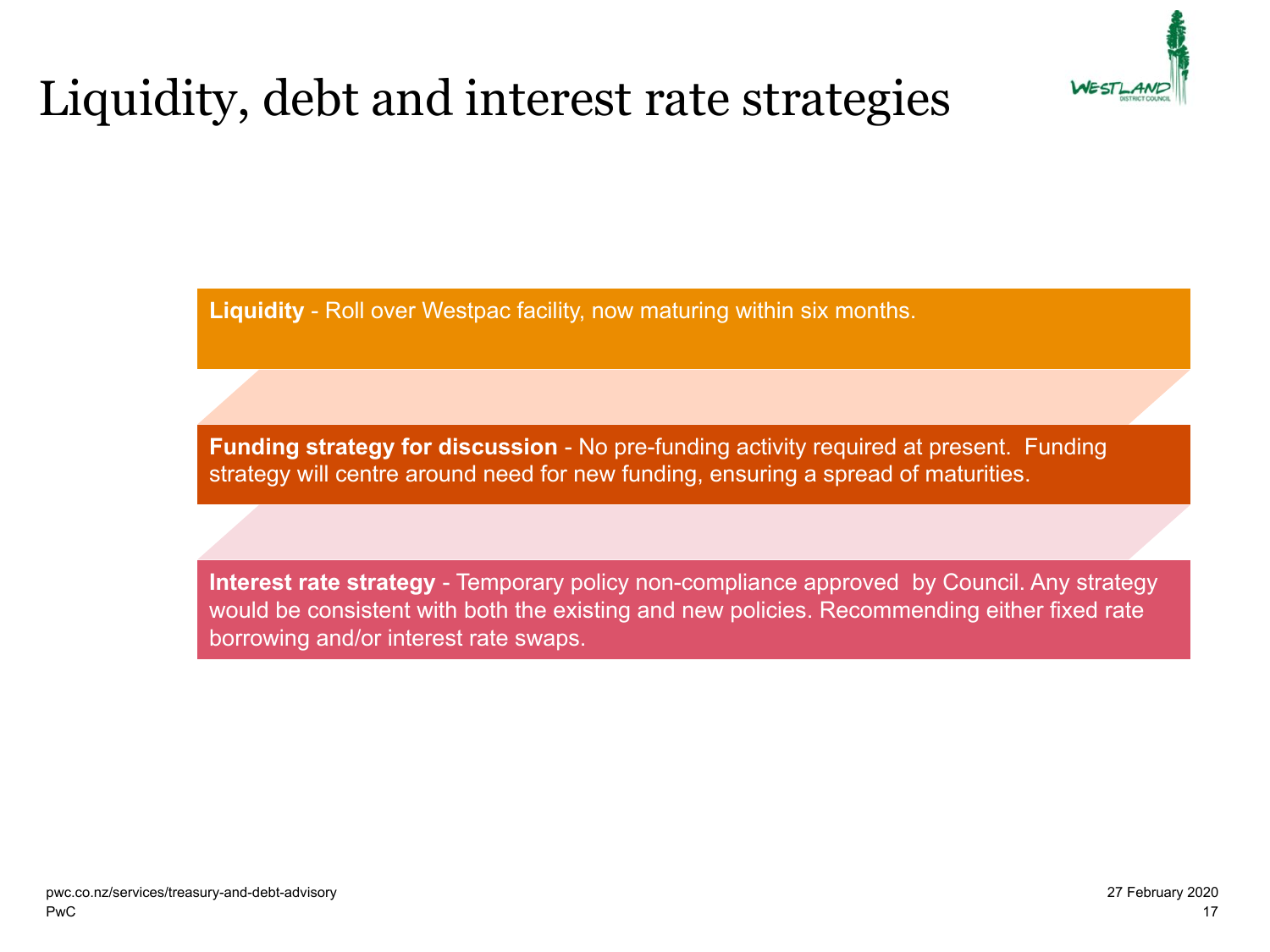

#### LGFA update and sector trends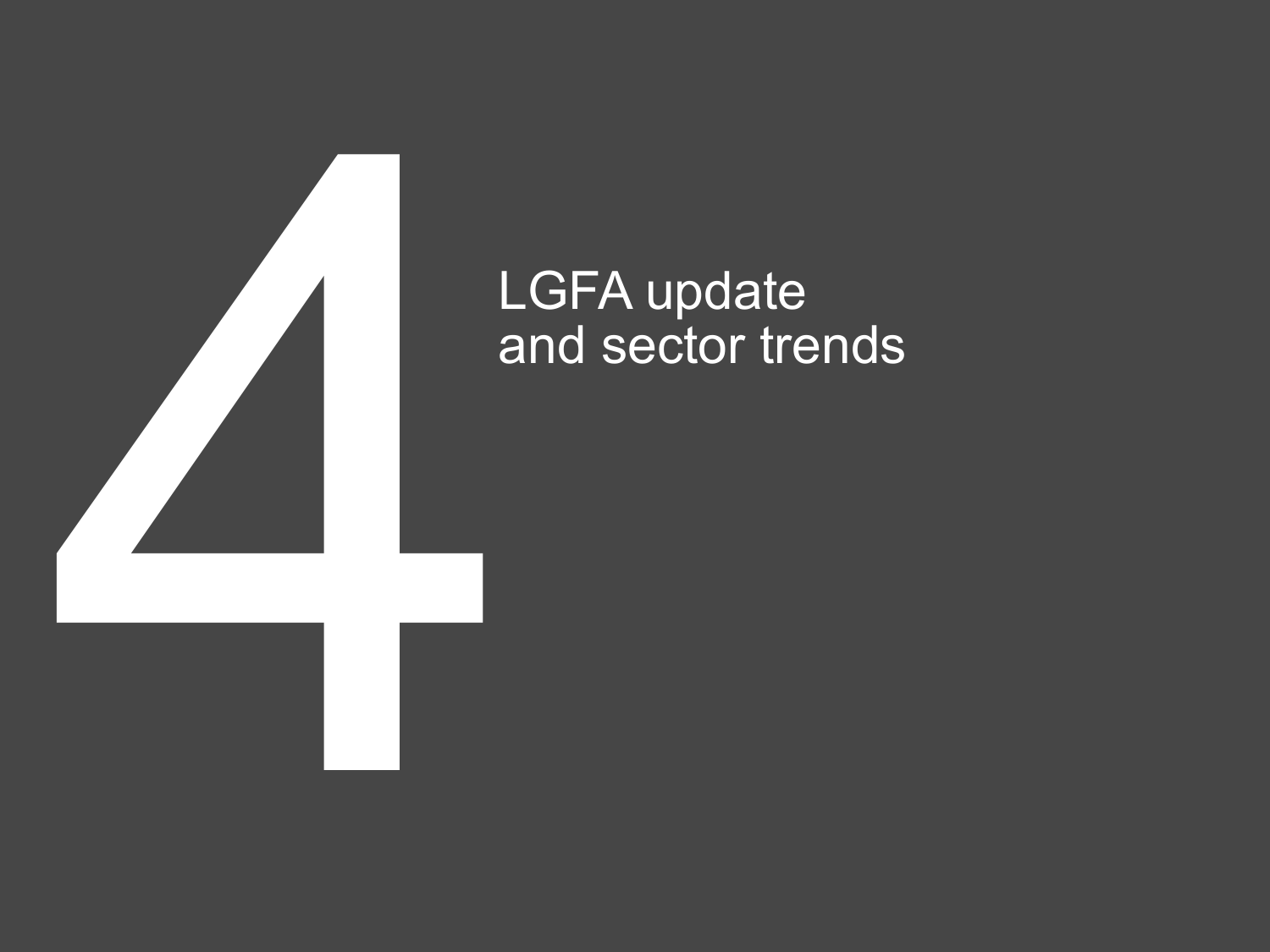# LGFA lending activity update





- \$10.7 billion of debt issued on behalf of the sector as of 10 February 2020.
- 30 council shareholders, 66 member borrower councils.
- Credit rating AA+ reaffirmed (stable outlook), same rating as NZ government.
- Direct lending to CCO/CCTO.
- Stand-by facilities now on offer.
- Green, sustainable and social bonds.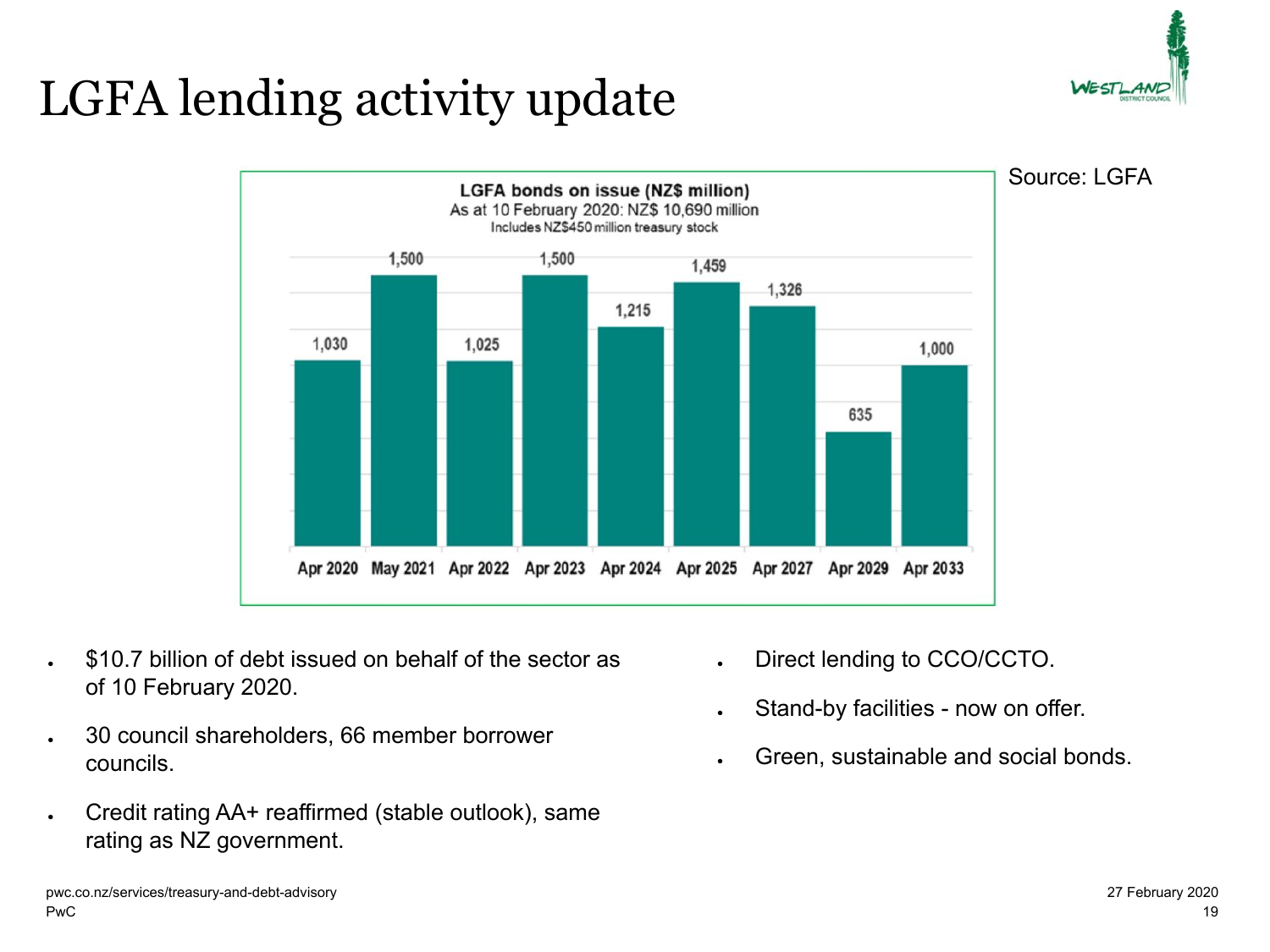

#### LGFA rates

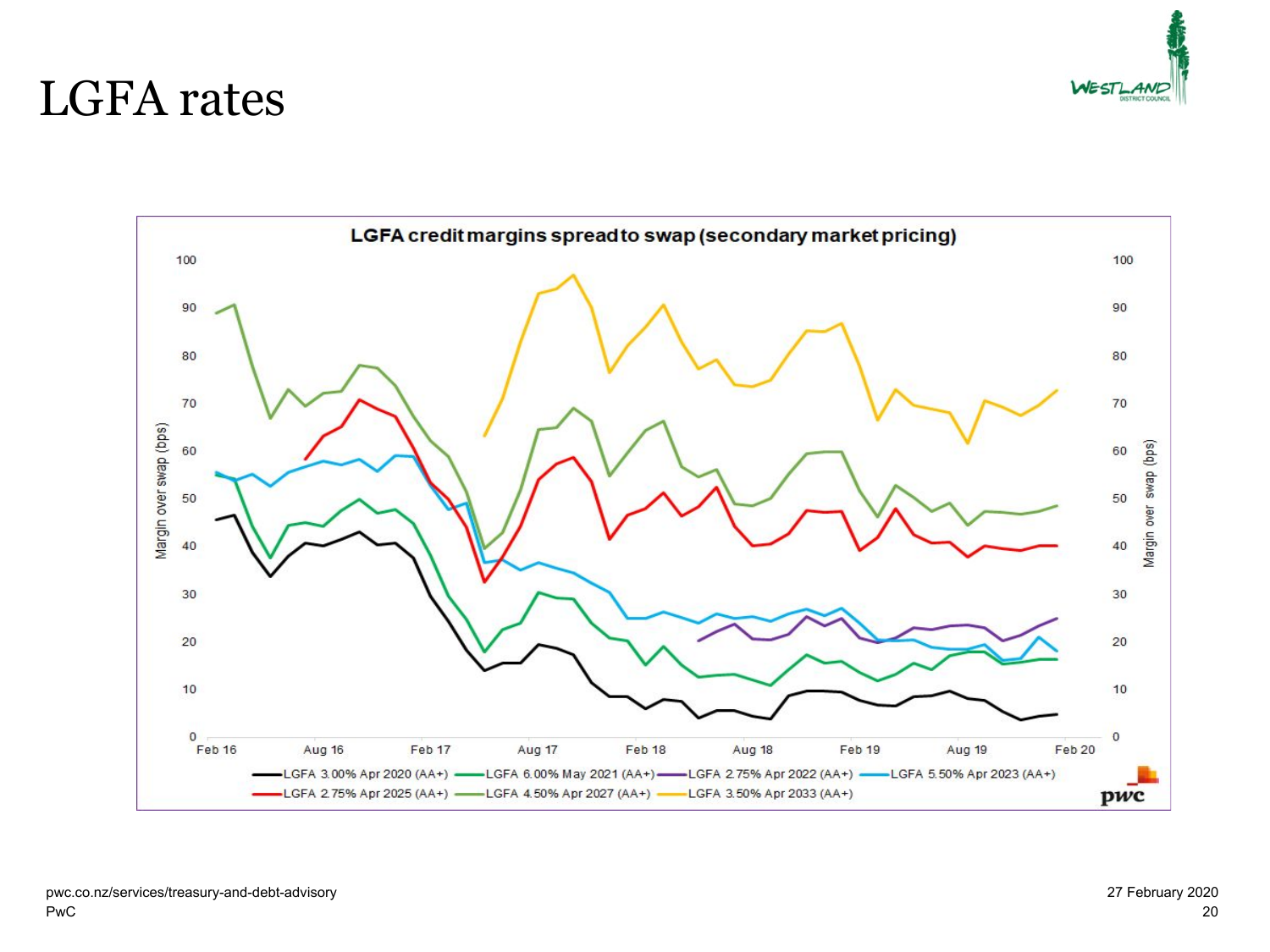

#### Recent trends and observations in local government



- Credit rating agency methodology driving change in the sector. Greater focus on liquidity. Obtaining firm liquidity commitments to fund CAPEX and forward manage core debt maturities.
- Fitch and S&P credit rating considerations given debt increase
	- Different methodologies and approach.



- CAPEX mis-hits continue to occur, owing to capacity constraints and delivery issues.
	- Councils applying 'haircuts' (from 20%) on forecast debt levels
	- Increased resourcing around project management
	- Collaboration between finance and asset managers
- Internal borrowing
	- Questioning meeting inter-generational objectives
	- Diversification/real returns.
- IFF off balance sheet infrastructure funding structure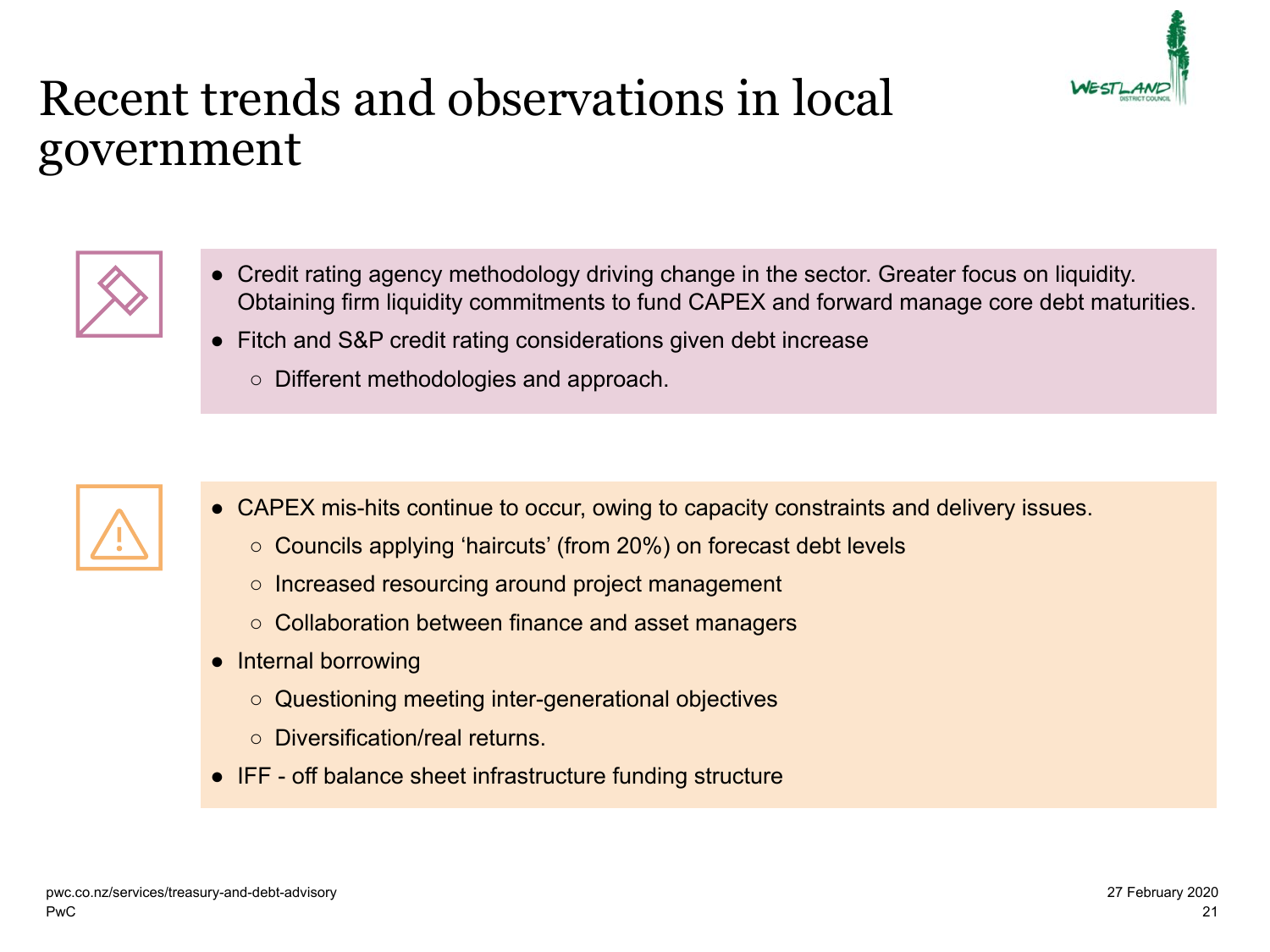

#### Summary



Long-term intergenerational planning framework



Statutory and ratepayer stakeholders mean adherence to policies



Certainty of liquidity and term funding



Flexibility to adjust to issues and challenges



Accuracy and timeliness of capital expenditure information and forecasts important



Treasury practices are consistent with sector best practice